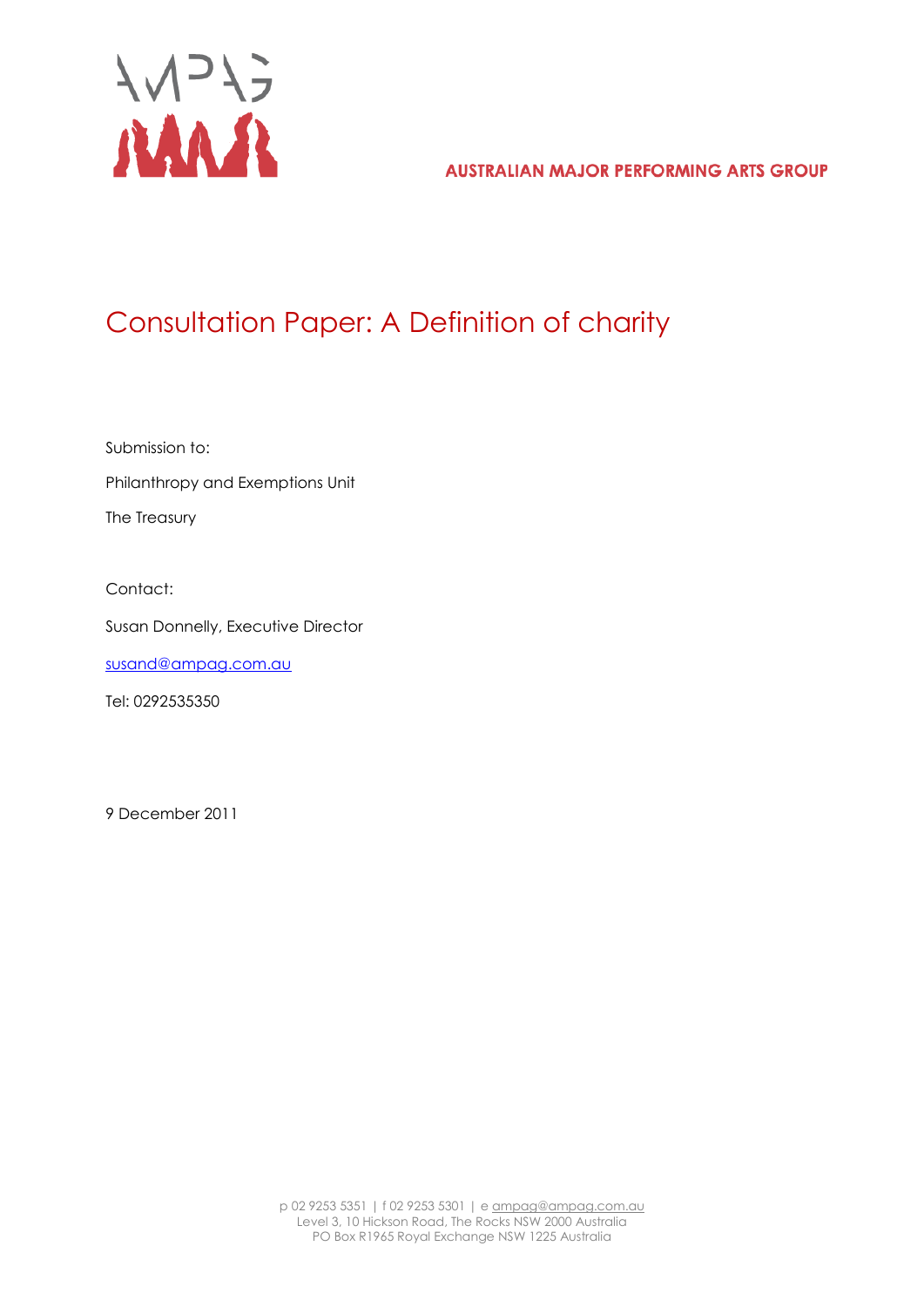## **Introduction**

AMPAG, the umbrella association of 28 not-for-profit major performing arts companies from around Australia, welcomes this opportunity to raise its concerns with government about the introduction of a statutory definition of 'charity'. Fundamentally, AMPAG supports the introduction of a statutory definition, as long as arts and culture are identified as a charitable purpose within an expanded list of purposes beyond the four current categories (relief of poverty, advancement of education, advancement of religion, or other purpose beneficial to the community). We would also propose that greater flexibility and clarification is provided concerning the criteria that a charity must meet.

We are confident the government understands the importance of performing arts companies remaining as charitable entities under the *Income Tax Assessment Act 1997* so that they can continue to deliver outstanding performances to audiences nationally and internationally, achieving a vibrant, inclusive and resilient arts sector for all Australians to enjoy.

This submission has been prepared with the assistance of various AMPAG members and while we endeavour to speak with a unified voice it does not override individual policy positions made by our members.

## **About the Australian Major Performing Arts Group**

AMPAG is the umbrella association of 28 not-for-profit major performing arts companies (see Appendix A) from around Australia that receive financial investment from both state and federal governments. The companies present theatre, dance, ballet, circus, opera, orchestral and chamber music performances around Australia as well as educational and access programs.

The 28 member companies in AMPAG perform extensively nationally and internationally. In 2010 there were nearly 2.3 million attendances at mainstage capital city performances by the AMPAG members. In addition the companies presented 340 seasons in 128 regional centres around the country and more than 600,000 young Australians attended 4,600 education performances.

The AMPAG companies provide employment to over 8,000 people annually, representing 71 per cent of total employment in the federally subsidised Australian performing arts industry.<sup>1</sup> Their combined turnover exceeds \$400 million with 37 per cent coming from governments and the remainder from box office (43 per cent), private sector support such as sponsorship and philanthropy (13 per cent), and 'other' (7 per cent) which includes fees and some related commercial activity. Without that private sector support and the related commercial activity, most of these companies would be unable to continue to operate.

## **Arts and the not-for-profit sector**

ABS research paper 8106.0: *Not-for-profit Organisations, Australia, 2006-07* found that at the end of June 2007, art and culture organisations made up 20 per cent of all not-for-profit organisations in Australia. This was the second highest category recorded by the ABS, just behind religious organisations on 21.3 per cent. Of course the 'art and culture' category is much broader than just performing arts (performing arts organisations accounted for approximately 9 per cent of the category) but the figure shows the major impact defining 'charity' will have on the sector.

We would contend that the definition of charities should include specific mention of arts and culture for the reasons outlined in the Charities Bill 2003 explanatory memorandum. Further that

l

<sup>1</sup> Australia Council Arts Organisations 2010 Annual Report

www.australiacouncil.gov.au/about\_us/our\_structure/arts\_organisations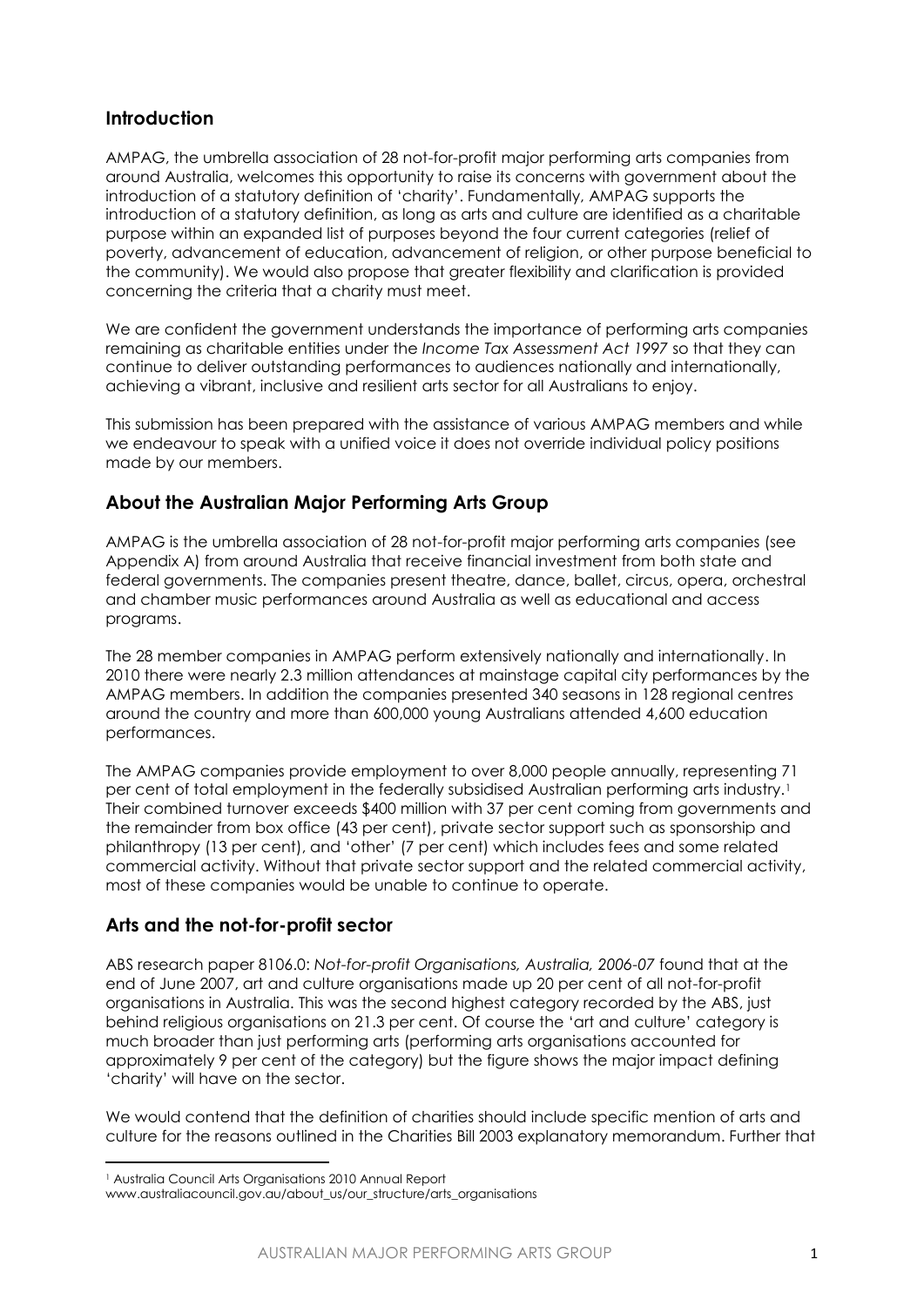any definition of 'arts and culture' is sufficiently flexible to encompass evolving new arts forms which result from new technologies and societal changes.

## **Proposed definition**

It is proposed to base an Australian statutory definition on the Charities Bill 2003, which contained the following requirements that an entity must meet to be a charity:

- It must be a not-for-profit entity
- It must have a dominant purpose that is charitable
- It is for the public benefit
- It does not engage in activities that do not further, or are not in aid of, its dominant purpose
- It does not have a disqualifying purpose
- It does not engage in, and has not engaged in, conduct that constitute a serious offence
- It is not an individual, partnership, a political body, a superannuation fund or a government body

## **Core definitions**

#### **It must be a not-for-profit entity**

AMPAG agrees with the explanatory material to the Charities Bill 2003 that the not-for-profit requirement does not imply that a charitable entity cannot generate a profit. However, we are concerned that only profit-generating activities can be undertaken if that profit is applied only for charitable purposes.

As we pointed out in our submission to the Treasury Consultation Paper: *Better targeting of notfor-profit tax concessions*, the commercial activities of the MPA companies include the operation of bars and cafes in performance venues, the selling of merchandise (such as CDs, DVDs, t-shirts), lease of premises, performance classes etc. Companies are actively encouraged by their government funders to be entrepreneurial to reduce their reliance on government funding.

The companies are required by their government funders to build financial reserves to ensure the long-term financial viability of their organisation. The maintenance of reserves to at least 20 per cent of annual turnover is a funding requirement under the tripartite agreements with their state arts funding agency and the Australia Council. All reserves that companies amass are done so to fulfil their altruistic purposes.

We discussed this issue at length in our submission to *Better targeting of not-for-profit tax concessions* and would reiterate the need for flexibility to be applied to the definition of charitable purpose so that performing arts companies are able to access new and innovative forms of raising funds. In the long term this will assist in the health and sustainability of the arts sector overall.

We strongly garee with the Community Council of Australia's submission which points out that if entities conduct activities that generate a profit this should not disqualify them from attaining charitable status – given that this is what the current law provides for and is confirmed in the latest ATO Tax Ruling 2011/14. Of particular note is the fact that the ruling indicates that an entity can distribute surpluses to owners or members as long as the distribution of funds is in *furtherance* of its charitable purposes.

A contemporary definition of charity must reflect the modern-day nature of NFP activities which includes a 'social economy' whereby market mechanisms are used to achieve social outcomes. In this regard we note that the key recommendation from the recent Senate Economics Committee report: '*Investing in good: the development of a capital market for the*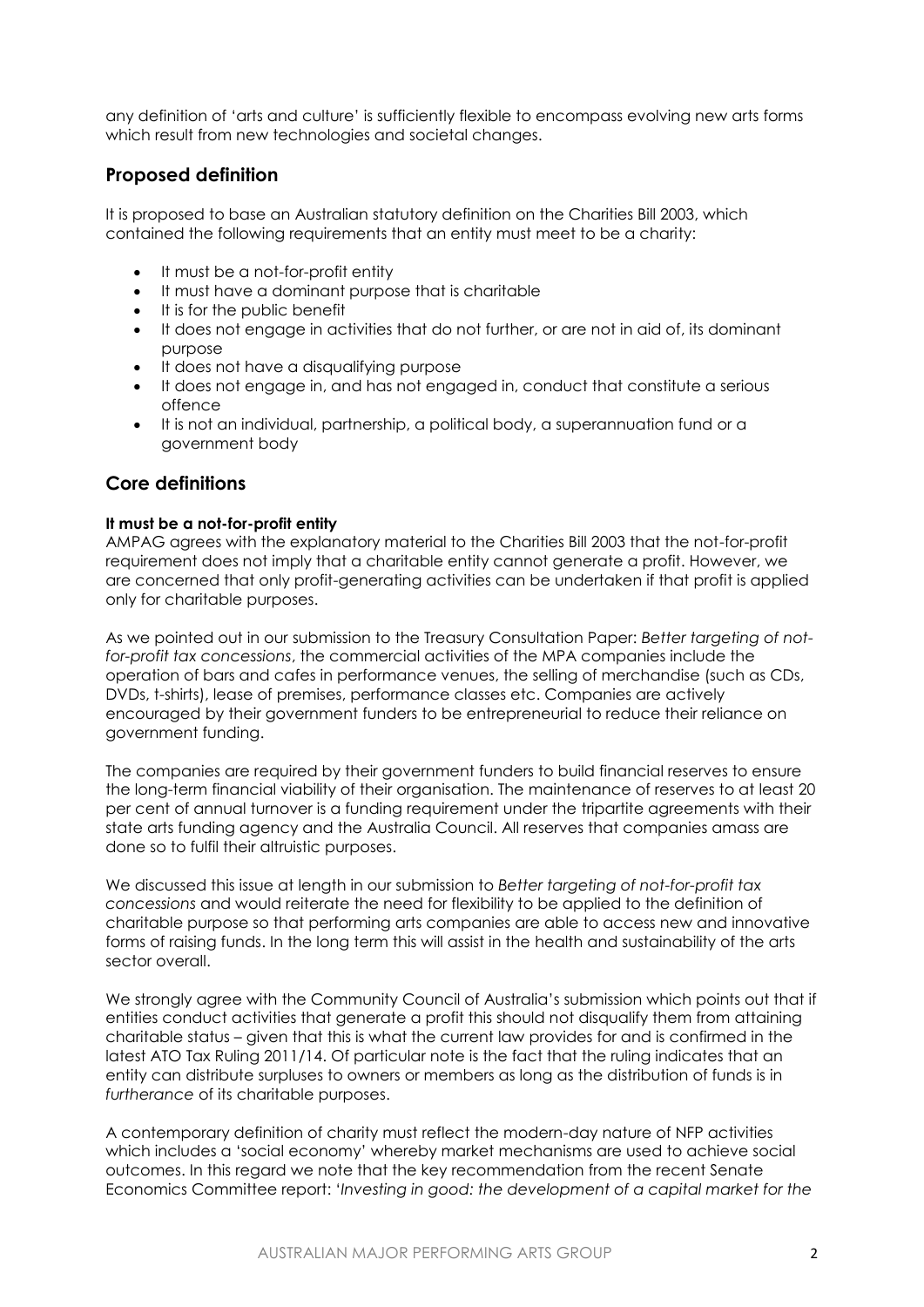*not-for-profit sector in Australia'* (November 2011) is to establish a Social Finance Taskforce to act as a catalyst in developing a capital market for not-for-profit organisations and to establish new policies that support increased investment in the sector. The report calls for a strengthening of relationships between the not-for-profit and investment sectors, the promotion of social investment products through intermediaries, and education campaigns to raise awareness of the opportunities and benefits of new social investment for all sectors.

In light of the above we would contend that any changes to Charitable Status that penalise charities for embarking on commercial activities to support their business would work against other government initiatives.

#### **It must have a dominant purpose that is charitable**

The consultation paper proposes adopting the common law position that the purpose of a charity must be exclusively charitable, as opposed to the current 'dominant' position. We support the 'dominant' purpose test being retained, to give greater flexibility to charities in how they achieve their primary purpose. As mentioned above, performing arts organisations depend on the income they raise through private sector support—and they do so in varying and innovative ways.

AMPAG, as a peak body and charitable entity itself, supports the consultation paper's position that a peak body providing support services is itself a charitable institution. Advocacy by NFP organisations is an indication of a healthy democracy. AMPAG's own work in this regard has been to advocate for improved national touring networks especially to regional and remote areas, better conditions for workers, improved arts education programs in the national curriculum, a better tax framework to support the arts, a more environmentally sustainable arts sector and the creation of vibrant towns and cities through performing arts activity. We have also carried out extensive research and advocated widely on the impact of digital technology on the performing arts and how it can be better utilised, especially in relation to the NBN.

#### **It is for the public benefit**

The Charities Bill 2003 stated that an entity has a purpose which is for the public benefit, only if it is directed to the benefit of the general community or to a sufficient section of the general community. The major performing arts companies are set up for the benefit of all Australians, as reflected in their mission statements:

*To present opera that excites audiences and sustains and develops the art form*—Opera Australia

*To make Shakespeare meaningful and accessible to all Australians*—Bell Shakespeare

*-To produce classic and contemporary Australian and international theatre with style, passion and world class artistic excellence in order to entertain, challenge and enrich audiences in Melbourne, Victoria and Australia*—Melbourne Theatre Company

AMPAG recommends against the adoption of the Charities Bill 2003 definition of public benefit as we believe this is unnecessarily complicated and restrictive and its interpretation may have unintended consequences for the performing arts sector. We believe that it is important to recognise that a public benefit can be intangible. We are particularly concerned about the 2003 definition of public benefit as having "practical utility". Although the explanatory memorandum notes that "practical utility" may include social, mental and spiritual benefits there is a risk that performing arts activities may be disadvantaged because they are intangible and ephemeral.

We would propose that existing performing arts organisations that are charitable entities should be presumed to meet a public benefit test. However, if the presumption of public benefit is removed in favour of all charities being required to demonstrate they are providing a public benefit, we urge that minimal compliance requirements and costs be put in place and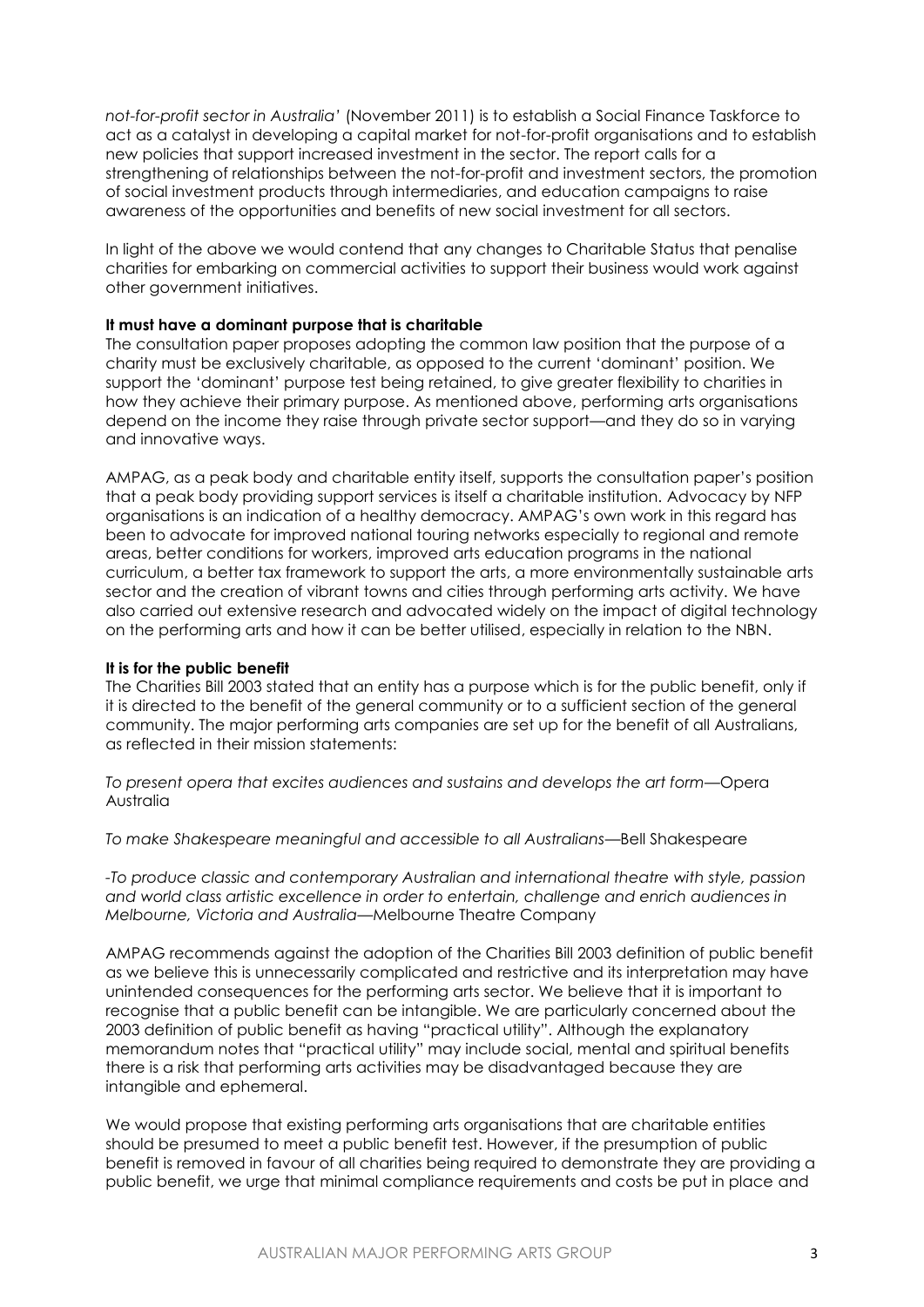that the definition allows for intangible benefits. Already NFP arts companies are required to undertake numerous compliance tasks in order to operate and we outlined this in our original submission to the *Consultation Paper: Scoping study for a national not-for-profit regulator* (February 2011)

AMPAG would be greatly concerned if a public benefit test were to be applied that would result in burdensome compliance. AMPAG itself, as the peak organisation, should also be considered as operating for the public benefit, given the degree of integration and commonality of purpose it has with its members.

In instances where an arts organisation is newly applying for charitable status AMPAG agrees that the Australian Charities and Not-for-Profit Commission (ACNC) should be empowered to investigate and determine if the organisation is working for the public benefit.

**It does not engage in activities that do not further, or are not in aid of, its dominant purpose**

The consultation paper points out that an important consideration in determining whether an institution is a charity is not only whether it has a charitable purpose but also whether its activities are 'in furtherance of' its charitable purpose. We would request clarification of what this exactly means, in practice. As stated above, performing arts companies often carry out profit-generating activities in order to raise capital—capital maintained in reserves as part of their funding requirements. AMPAG believes this situation requires a flexible definition of 'in furtherance of' so that this kind of fundraising and maintenance can continue.

We would also support the government's position, stated in the consultation paper, that a charity can undertake activities that are unrelated, or not intrinsically charitable, so long as they further its charitable purpose.

#### **It does not have a disqualifying purpose**

The consultation paper notes that disqualifying activities include political activities that are more than 'ancillary or incidental'. In the Charities Bill 2003, political activities are listed as:

- advocating a political party or cause
- supporting a candidate for political office
- attempting to change the law or government policy.

We support the consultation paper's proposal that the third point, 'attempting to change the law or government policy', be removed from disqualifying activities.

As the umbrella organisation representing the major performing arts organisations, AMPAG frequently lobbies and advocates on behalf of its members for support or a change in government policy. We are also frequently called upon by government to consult on proposed policies and changes to legislation. Further, the companies themselves often advocate separately and independently to further their own 'charitable purpose'.

#### **It does not engage in, and has not engaged in, conduct that constitute a serious offence**

We would support including this requirement as a disqualifying activity. However, we agree with the Community Council of Australia's submission that the ACNC should be empowered to protect charitable assets and the status of organisations when illegal activity has been carried out by individuals within the charity for their own gain, without the knowledge of the organisation as a whole or its directors or trustees.

#### **It is not an individual, partnership, a political body, a superannuation fund or a government body**

We would support the consultation paper's position that joint ventures not be excluded from being a charity, which are not considered to be a partnership for tax purposes.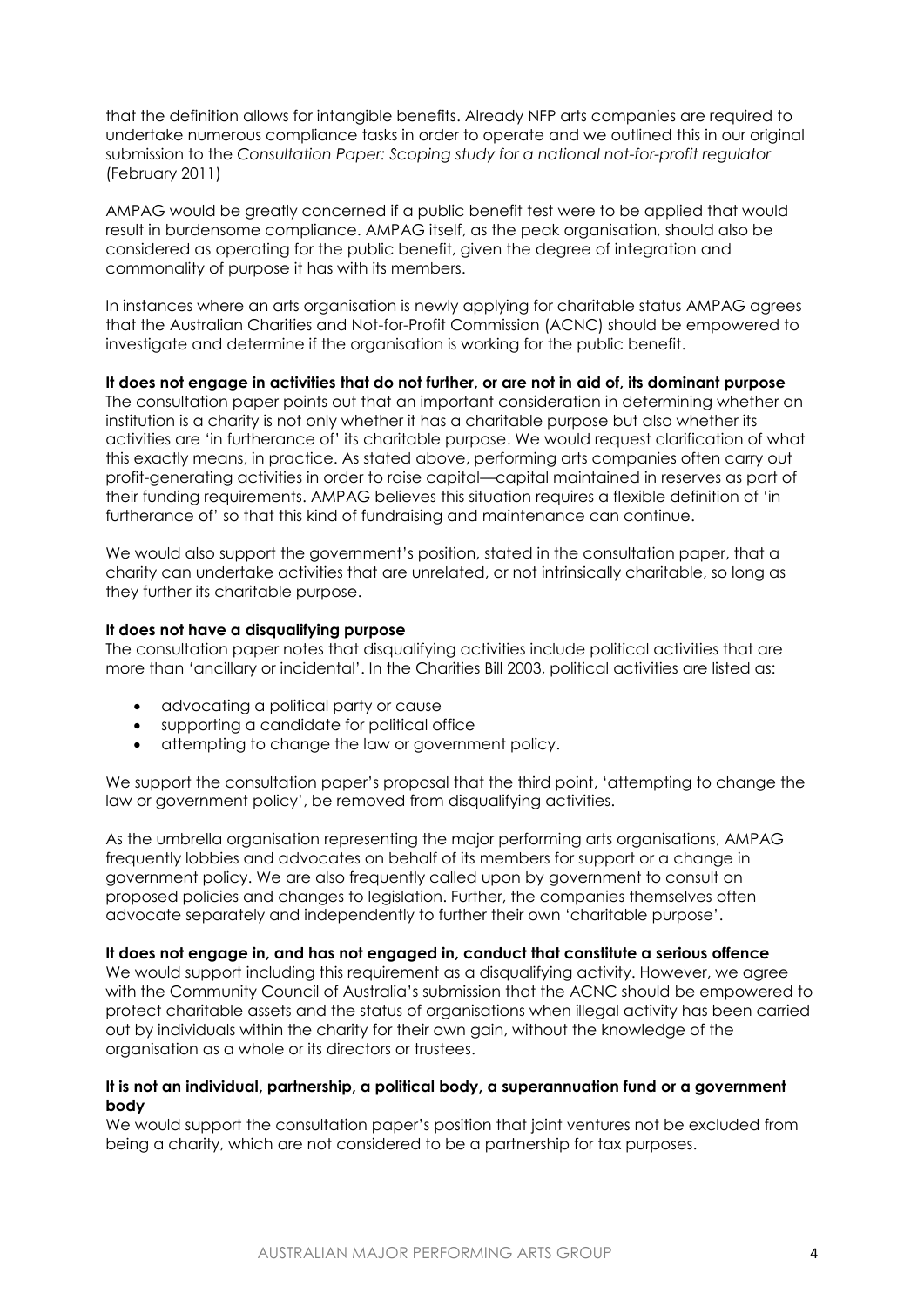We would also recommend that there needs to be flexibility in the definition so that government owned entities can be registered as charities in special circumstances and which would not be possible under the Charities Bill 2003. In this regard we support amending the requirements in light of the 2003 Central Bayside decision.

Three members of AMPAG are designated statutory authorities by their respective state governments, yet similar companies in other states are designated as charities. Although the state governments may appoint the directors of these three companies their governance structures operate at arm's length from government. These companies operate in the same economic environment and have the same challenges as the other AMPAG members in that they have:

- funding agreements with both the state arts department and the Australia Council and within the agreements are required to meet key performance indicators in order to continue to receive funding;
- they must raise a significant proportion of their revenue from box office, private sector support (donations, corporate sponsorship, fundraising events) and fees;
- their employees are on contracts and do not have the same benefits as public servants (in most cases salaries are considerably below that of public servants);
- they run education and access programs;
- they tour regionally and offer artist development programs.

In effect these companies independently carry out their purpose and thus according to the Central Bayside decision should be considered charitable.

The current exclusion causes confusion in the community and frustration that despite being seen as charitable they are not, because of their connection to government. This then affects the companies' ability to receive funding from charitable foundations and thus works against their business models and the funding bodies' expectations.

## **Other Issues**

AMPAG supports harmonisation of legislation and definitions as a means to reduce complexity and compliance burden of our members. Many AMPAG companies operate nationally and are required to register with each state for charitable status. There are also issues which arise with payroll tax exemption because the definition of charity is different under its state jurisdiction to the definition in other jurisdictions.

We further support harmonising charitable fundraising legislation to enable charitable trusts in all jurisdictions to be recognised as charitable (as set out in paragraph 144 of the consultation paper).

### **Recommendations**

- 1. That arts and culture be defined as a charitable purpose, as part of an expanded definition of charitable purposes beyond the four categories that currently exist.
- 2. That flexibility to be applied to the definition of charitable purpose so that performing arts companies are able to access new and innovative forms of raising funds. This might entail their undertaking profit-generating activities.
- 3. That the dominant purpose test be retained, to give greater flexibility to charities in how they achieve their primary purpose.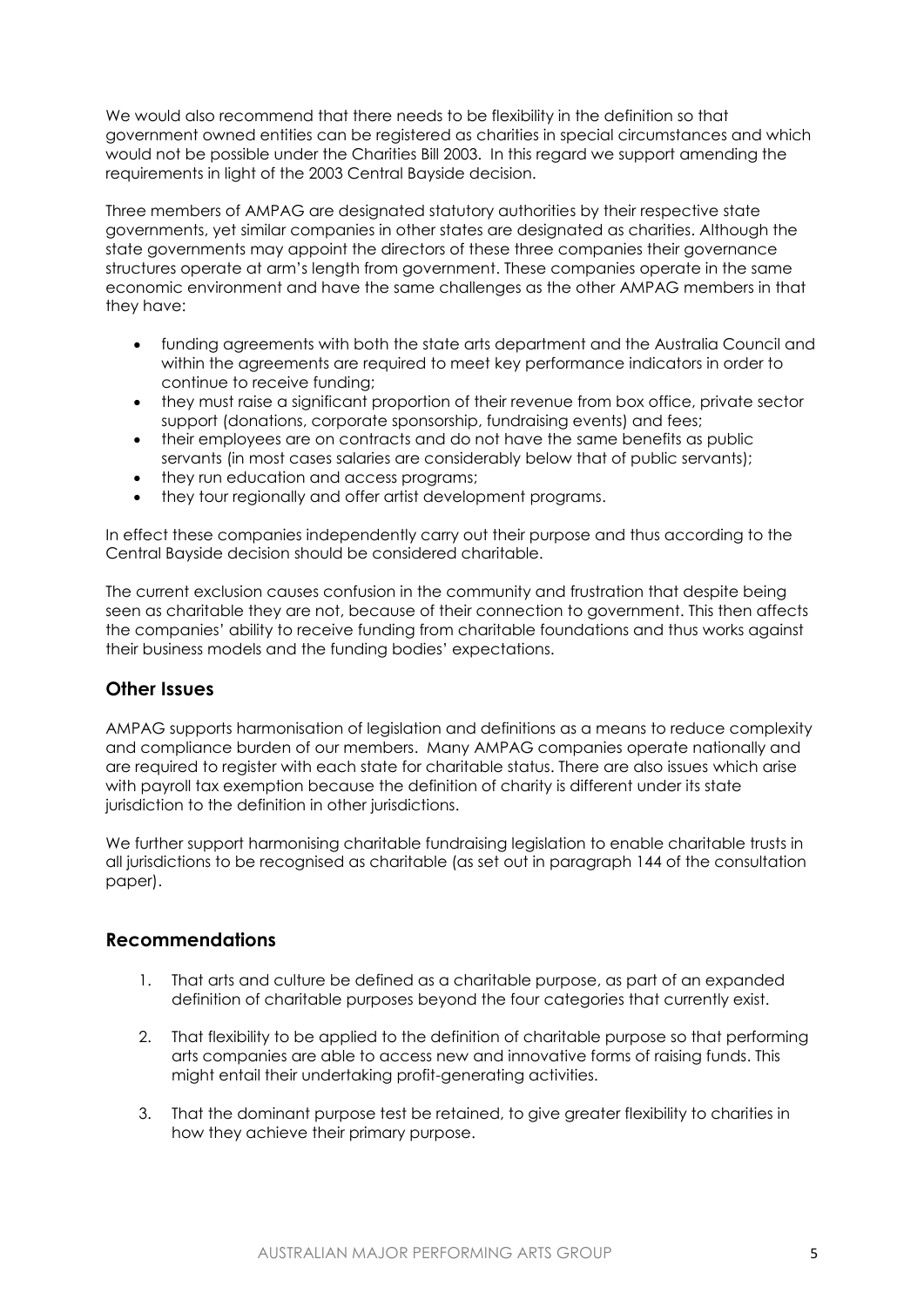- 4. That AMPAG, as a peak body providing support services to its charitable members, remains a charitable institution itself and that advocacy is seen as a legitimate activity of a charity.
- 5. That existing performing arts organisations that are charitable entities should be presumed to meet a public benefit test. If a public benefit test is applied across the board, we recommend that this involves minimal compliance requirements and costs for companies.
- 6. That the Australian Charities and Not-for-Profit Commission (ACNC) be empowered to seek information from organisations to determine their capability and intention to work for the benefit of the public.
- 7. That activities in furtherance of a charitable entity's purpose be clarified and defined flexibly so that companies can continue to raise private sector funds essential for their survival.
- 8. That the disqualifying purpose attached to political activities of 'attempting to change the law or government policy' be removed.
- 9. That engaging in a serious offence is a disqualifying activity.
- 10. That joint ventures which are not a partnership for tax purposes not be excluded from being a charity.
- 11. That a flexible definition for "government control" be adopted which allows government-owned entities eg statutory authorities, which independently carry out their purposes, to be registered as a charity.
- 12. That legislation is harmonised to reduce complexity and compliance burden of performing arts companies operating across multiple jurisdictions.